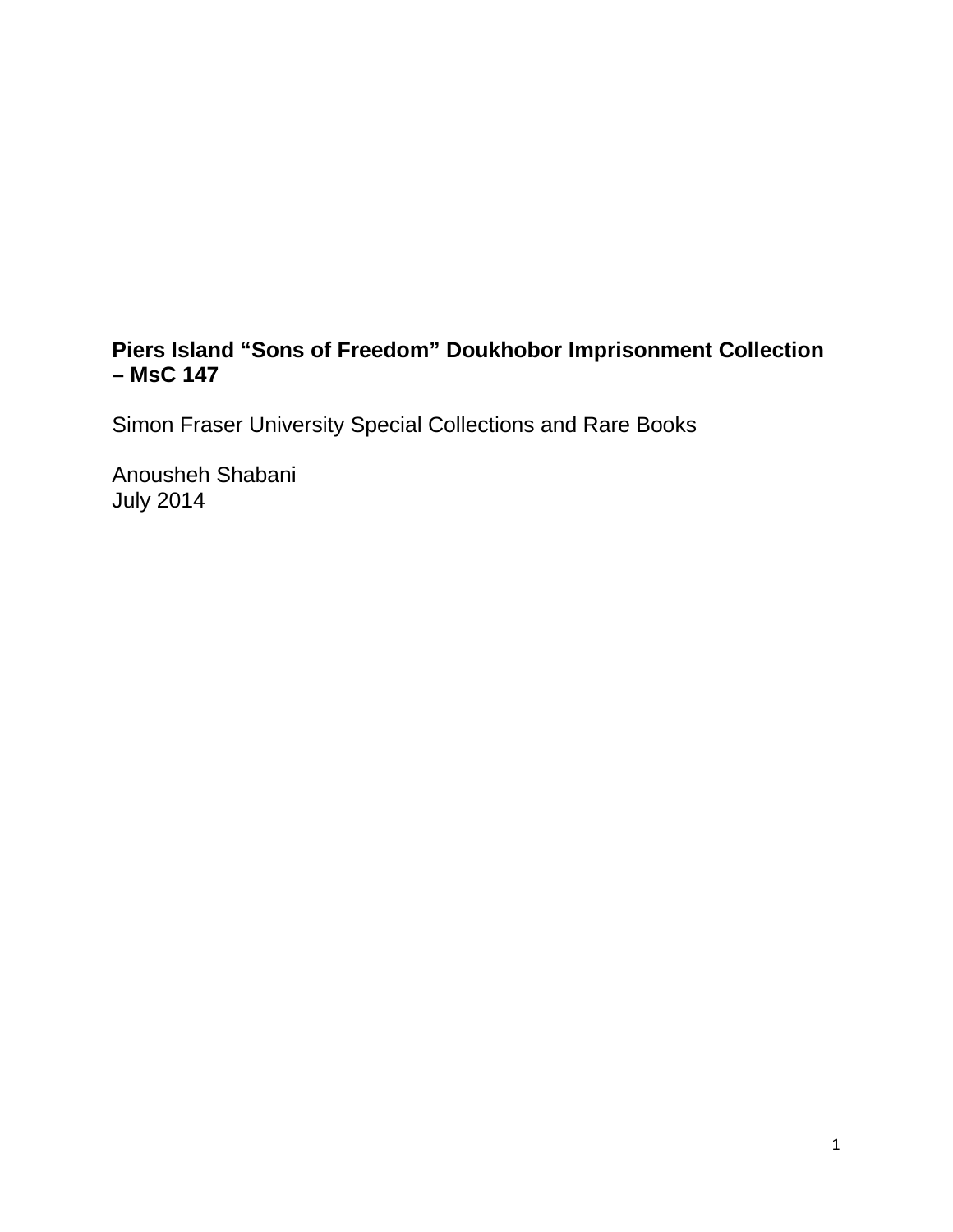## **Fonds description**

#### **Title**

Piers Island "Sons of Freedom" Doukhobor Imprisonment collection

## **Creator**

Cooper, Herbert Walters

**Date(s) of creation** 1932-1934

**Extent** 1.7 cm of textual records 30 photographs

#### **Biographical sketch**

Herbert Walters Cooper was born on September 17, 1885 in Birkenhead, England. He was attested into the 21<sup>st</sup> Battalion in Kingston, Ontario on November 3, 1914 and was given the rank of Lieutenant. On February 11, 1915, he was promoted to rank of Captain. In 1919, he was discharged on general demobilization. H. W. Cooper was employed in the Penitentiary system after the war. At the time of the imprisonment of the Sons of Freedom at Piers Island Penitentiary, he was Warden of B.C. Penitentiary.

## **Custodial history**

The records were saved from destruction in the basement of a North Vancouver home once occupied by H. W. Cooper and were then purchased by Simon Fraser University Library, Special Collections and Rare Books.

#### **Scope and content**

The collection offers insight into the imprisonment of the "Sons of Freedom" between 1932 and 1934 at Piers Island Penitentiary. The "Sons of Freedom" Doukhobors began as a small, radical movement to reinvigorate the faith, restore traditional Doukhobor values, and protest the sale of land, education, citizenship and registration of vital statistics. They would achieve infamy through civil disobedience, nude marches, and burnings. In 1932, over 600 Sons of Freedom protestors were convicted of public nudity. As B.C. Penitentiary was unable to handle such a rise in inmate population, a satellite prison under the authority of B.C. Penitentiary was constructed on Piers Island to house these prisoners. The records document how the prison was set up and run and the problems that the federal prison system encountered regarding both staff and prisoners. The correspondence and telegrams shed light on the internal discussions of senior officials concerning the management of the prison and its prisoners. The collection consists of correspondence, memoranda, telegrams, and other textual records pertaining to the Piers Island Penitentiary created or accumulated by H. W. Cooper during his career as the warden of B.C. Penitentiaries. The collection also contains photographs which were all taken at Piers Island. The textual records predominantly consist of letters to and from H. W. Cooper regarding the penitentiary, staff, and prisoners. The records have been arranged into the following two series: Correspondence and other documents (1932-1934); and Photographs ([between 1932 and 1934]).

#### **Note(s)**

Title based on contents of the collection.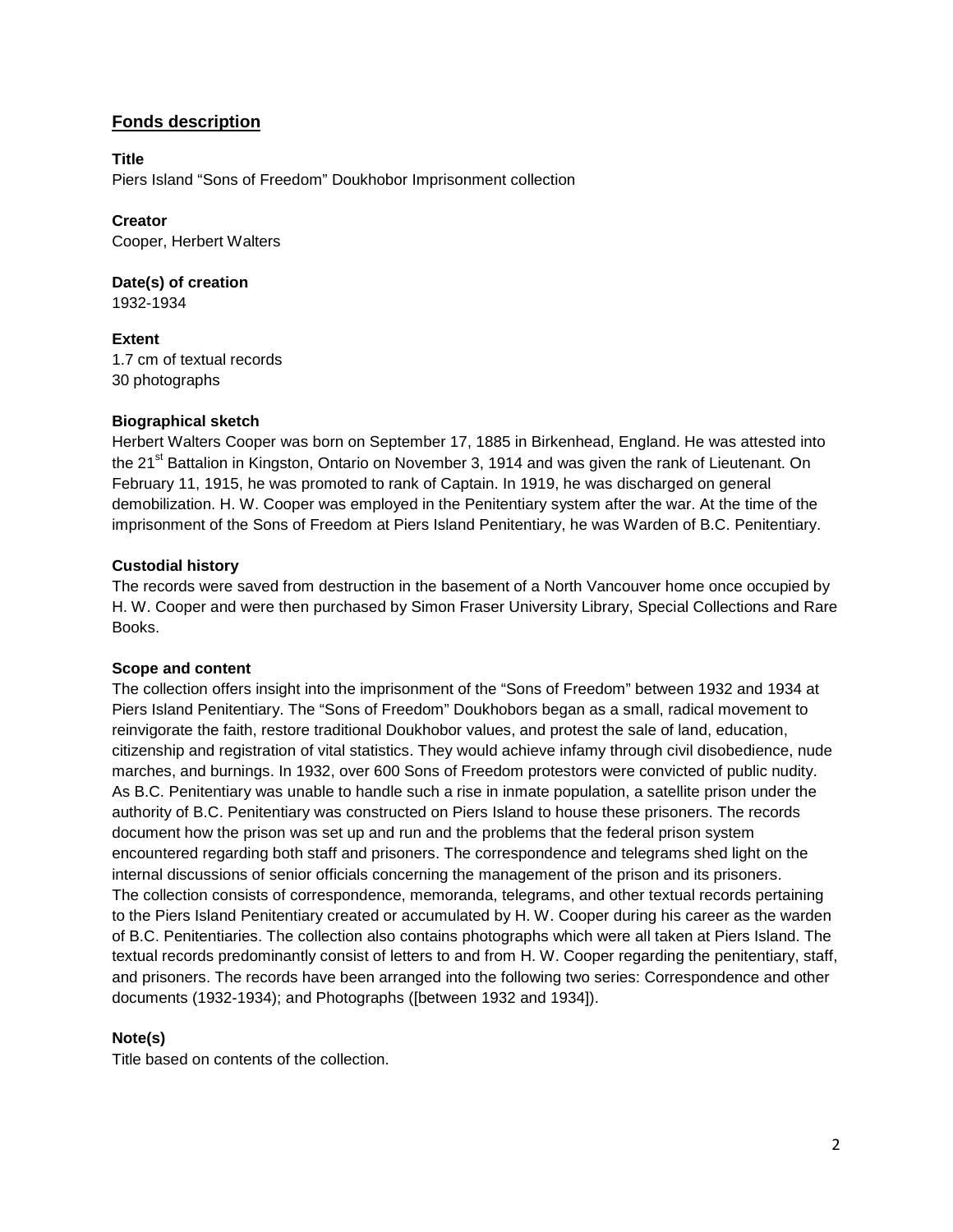#### **Immediate source of acquisition**

The collection was purchased by Simon Fraser University Library, Special Collections and Rare Books in 2012.

#### **Arrangement**

Arrangement of the records into series was provided by the archivist.

#### **Restrictions on access, use, reproduction, and publication**

No restrictions placed on access.

#### **Accruals**

Further accruals are not expected.

#### **Related groups of records external to the unit being described**

Additional records pertaining to Piers Island Penitentiary and H. W. Cooper may be found in the Doukhobor collection (MsC 52) held in this institution.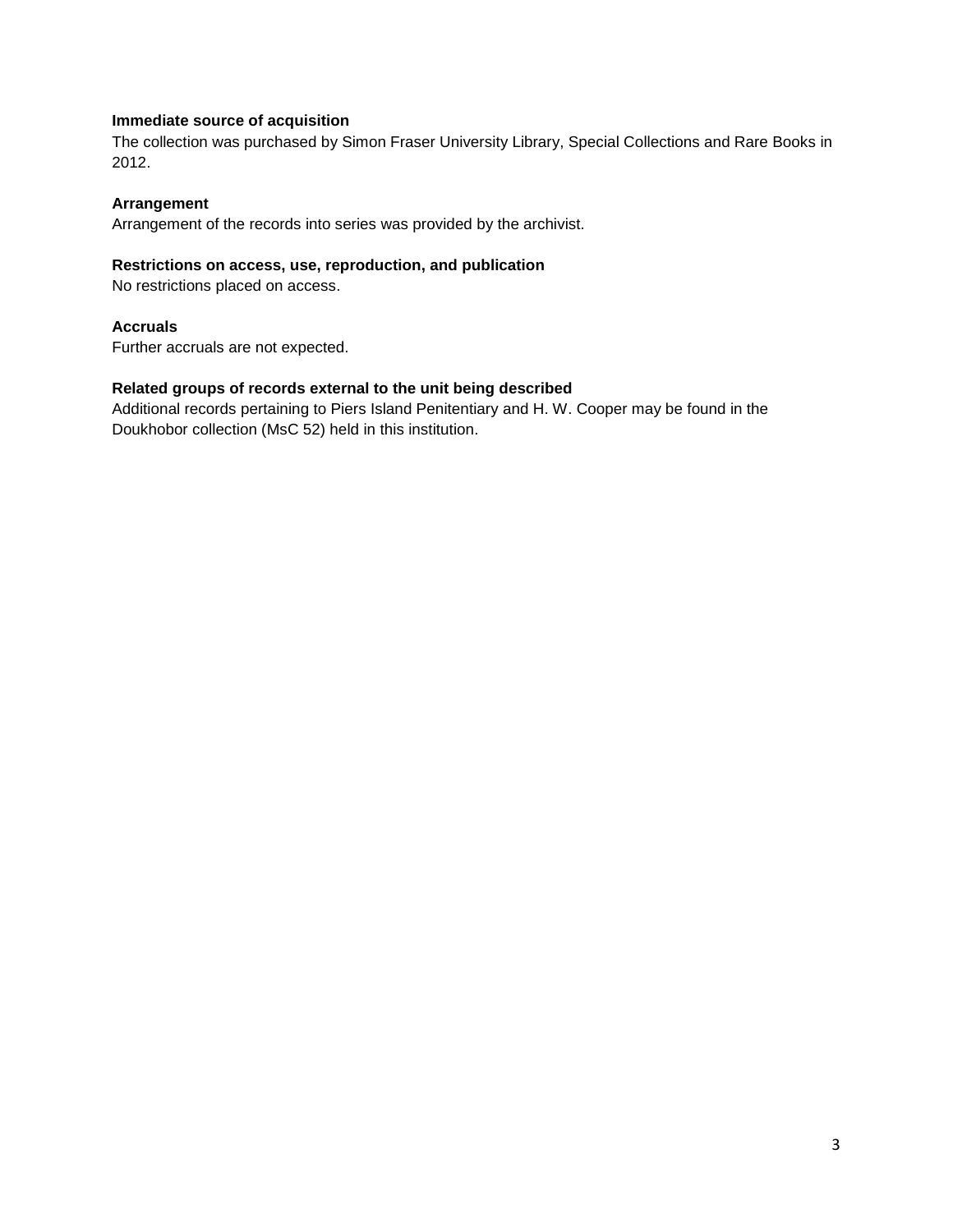## **Series descriptions**

#### **Series 1: Correspondence and other documents**

**Date(s) of creation** May 1932 - Jul. 1934

### **Extent**

1.7 cm of textual records

#### **Scope and content**

Series documents the imprisonment of Sons of Freedom convicts at Piers Island Penitentiary between 1932 and 1934, from its initial stage in search for an island to set up the prison to determining the conditions for release of the prisoners. The records, the majority of which consist of correspondence between senior officials, shed light on the construction and management of the prison, as well as the problems that the federal prison system encountered regarding both personnel and prisoners. Series consists of textual records including correspondence, telegrams, and memoranda, most of which were written to or by H. W. Cooper. The remainder of the records were created by other authorities, prisoners, and relatives of prisoners. Series also contains a warrant written by J. Cartmel and a chronology written in shorthand by H. W. Cooper. Also included in the series is an empty manila envelope. The records in this series have been arranged into the following three files: 1932; 1933; and 1934.

#### **Arrangement**

Arrangement has been provided by the archivist. Series is arranged chronologically.

## **Series 2: Photographs**

## **Date(s) of creation**

[between 1932 and 1934]

#### **Extent**

30 photographs : b&w prints and negative ; 12.5 x 17.5 cm or smaller

#### **Scope and content**

Series displays photographs taken on Piers Island showing the officers, guards, and matrons; male and female prisoners visiting through a fence that separates men's and women's compounds; female prisoners working; penitentiary buildings; penitentiary perimeter; vessel used for transferring prisoners; and a patrol boat. As there are no dates recorded for these photographs, it is not possible to determine the exact dates they were taken; however, based on the subject matter, it is assumed that dates of creation are between 1932 and 1934.

#### **Arrangement**

Arrangement has been provided by the archivist. Photographs in this series have been assigned item numbers MsC 147.1 to .29.

#### **Finding aids**

Item level descriptions are available.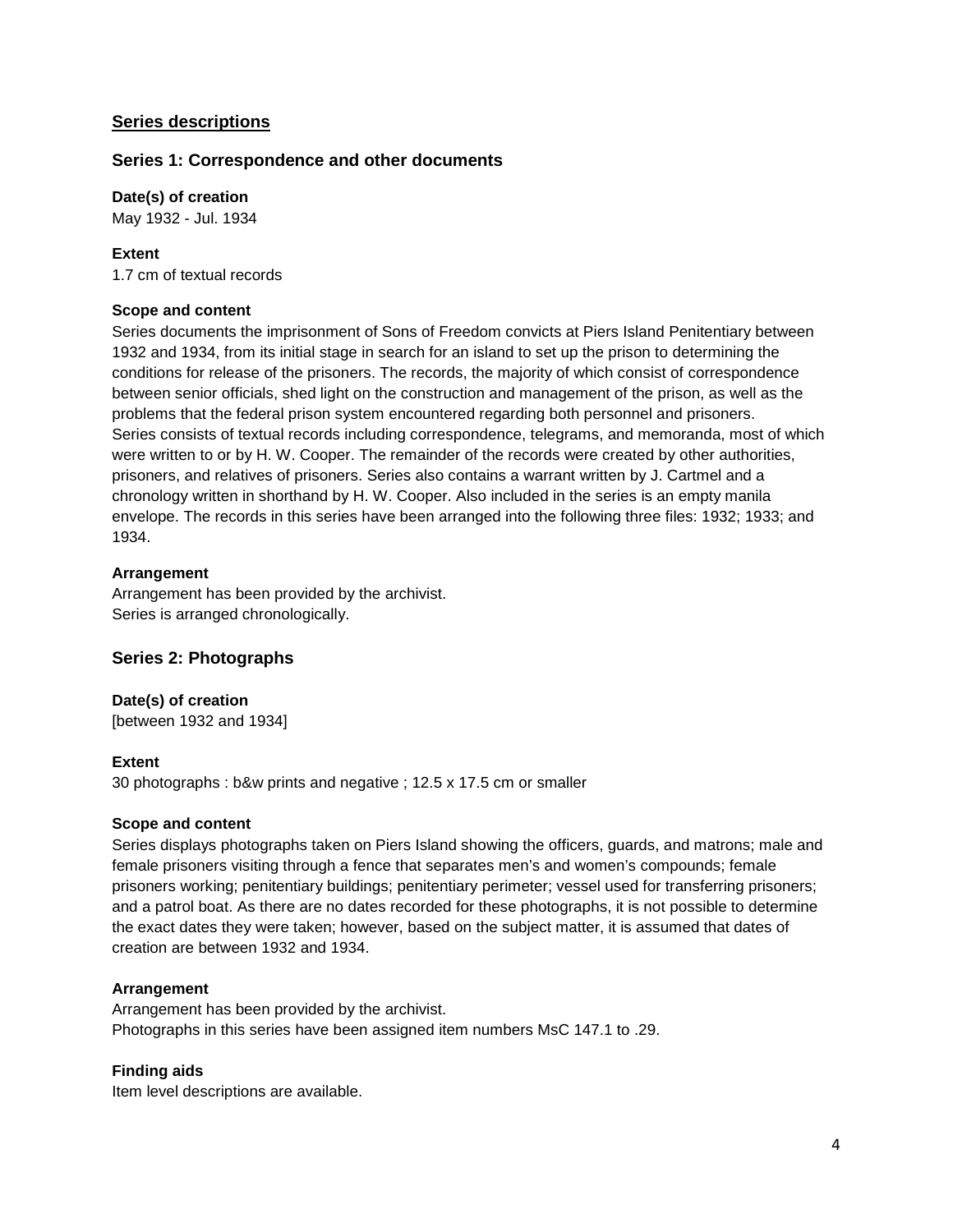## **File descriptions**

### **Series 1: Correspondence and other documents**

**File 1: [1932]**

**Date(s) of creation** May 1932 – Oct. 1932

**Extent** 0.8 cm of textual records

#### **Scope and content**

File consists of correspondence to and from H. W. Cooper pertaining to the construction of the penitentiary and matters regarding the personnel and prisoners; a warrant prepared by J. Cartmel pertaining to Mike Woiken, one of the prisoners; a chronology written in shorthand by H. W. Cooper regarding a search for an island to set up the penitentiary; the translation of a letter from Russian to English from an inmate to his wife; a report on the refusal of some prisoners to work; telegrams regarding the construction of the penitentiary; and an empty manila envelope belonging to B.C. Penitentiary.

#### **Conservation**

Rusty pins have been removed from some records and replaced with archival-safe plastic paper clips.

#### **Arrangement**

File has been arranged chronologically by the archivist.

#### **Finding aids**

Item level descriptions are available.

## **File 2: [1933]**

## **Date(s) of creation**

Feb. 1933 – Dec. 1933

#### **Extent**

0.5 cm of textual records

#### **Scope and content**

File consists of correspondence to and from H. W. Cooper regarding prison guards; conduct of convicts; matrons; absence of acting deputy warden; and the appointment of Major Poirier to Temporary Deputy Wardenship. Other correspondence includes a letter from Superintendent D. M. Ormond to Major I. A. Poirier regarding his transfer to the Deputy Wardenship of Piers Island Penitentiary; and a letter to a prisoner from his sister regarding the well-being of his children and lack of sufficient funds for their care. File also contains three memos; one telegram regarding the purchase of water tanks; as well as a list of construction costs.

#### **Arrangement**

File has been arranged chronologically.

#### **Finding aids**

Item level descriptions are available.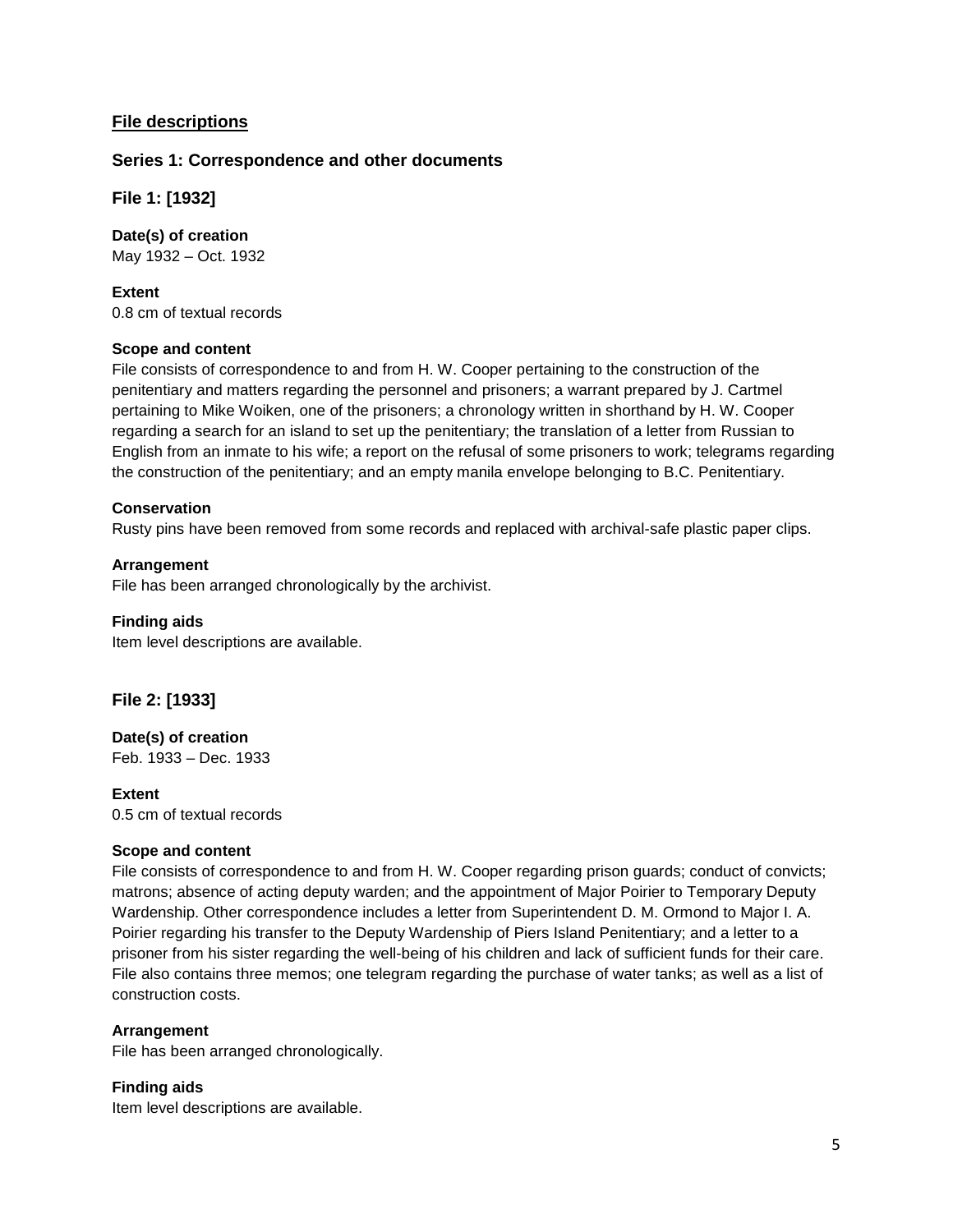## **File 3: [1934]**

### **Date(s) of creation**

Jan. 1934 – Jul. 1934

## **Extent**

0.4 cm of textual records

#### **Scope and content**

File consists of correspondence to and from H. W. Cooper regarding the release of Doukhobor convicts; the sequence of events from the arrival of the "Sons of Freedom" at the penitentiary; as well as Deputy Warden R. S. Douglass, his responsibilities at Piers Island Penitentiary, and his successful performance of duties . File also contains one letter from G. Sloan, Attorney General of B.C., to Hugh Guthrie, Minister of Justice, pertaining to policies towards the "Sons of Freedom".

#### **Conservation**

Rusty pins have been removed from some records and replaced with archival-safe plastic paper clips.

## **Arrangement**

File has been arranged chronologically.

## **Finding aids**

Item level descriptions are available.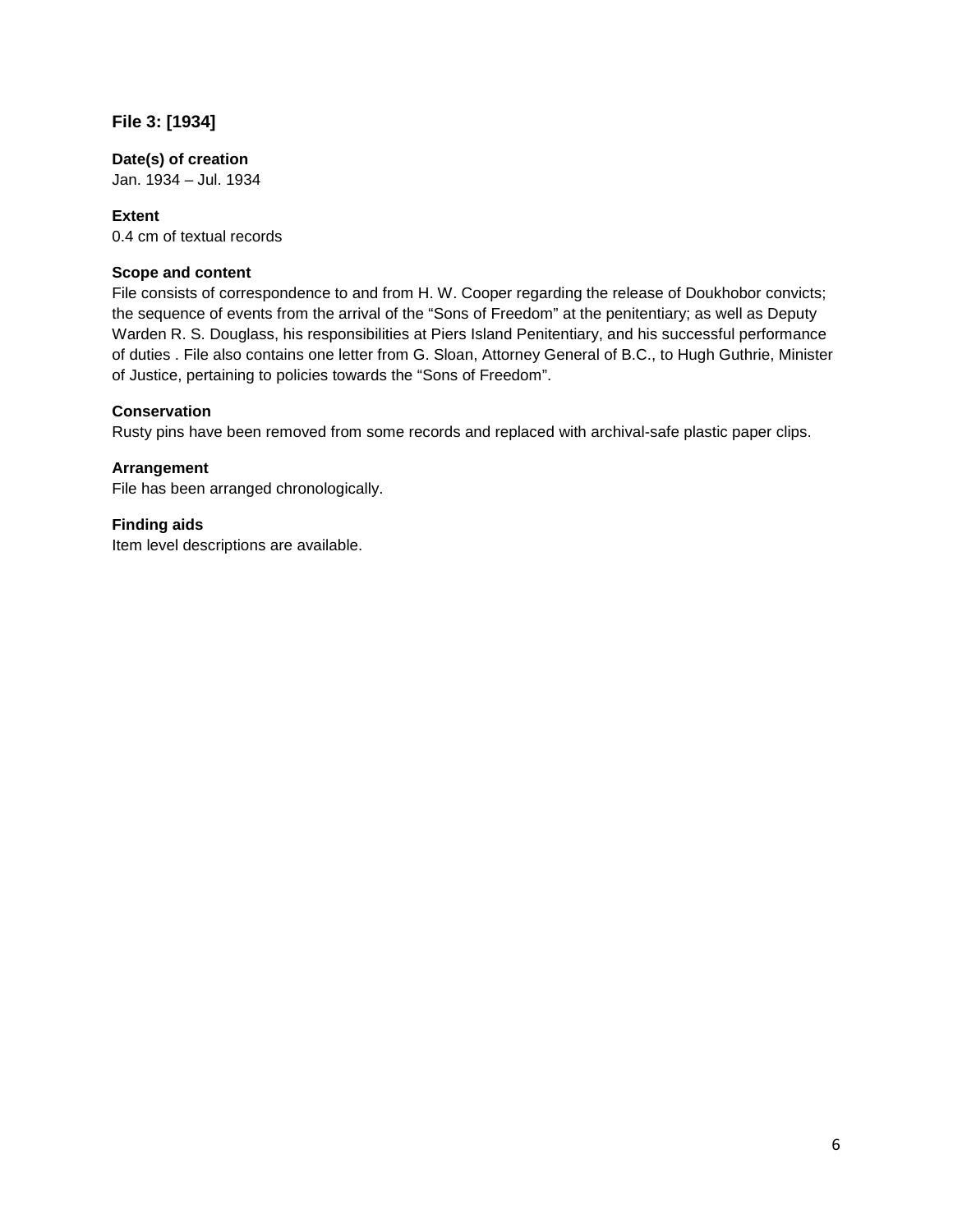## **Item descriptions**

## **Series 1: Correspondence and other documents**

| <b>BOX</b> | <b>FILE</b>    | <b>TITLE</b>                                                                                                                                                                                                                              | DATE(S)      |
|------------|----------------|-------------------------------------------------------------------------------------------------------------------------------------------------------------------------------------------------------------------------------------------|--------------|
|            | File 1: [1932] |                                                                                                                                                                                                                                           |              |
| 1          | 1              | Warrant of commitment upon a conviction adjudging<br>imprisonment in the first instance [from J. Cartmel to all<br>constables and other peace officers of the county of<br>Kootenay and H. C. Cooper re – imprisonment of Mike<br>Woiken] | 19 May 1932  |
| 1          | $\mathbf 1$    | [H. W. Cooper manuscript chronology written in shorthand<br>regarding a search for an island to set up prison]                                                                                                                            | [Jun. 1932]  |
| 1          | 1              | [Memo by T. W. Fuller Chief Architect in Sidney] re -<br>temporary penitentiary, B.C. [drawings of dormitories for<br>officers and matrons]<br>Physical condition: Item is foxed, wrinkled, and torn at the bottom.                       | 27 Jun. 1932 |
| 1          | $\mathbf{1}$   | Property of B.C Penitentiary, Pay / list Doukhobor<br>Penitentiary Piers Island [empty manila envelope]                                                                                                                                   | 30 Jun. 1932 |
| 1          | 1              | [Telegram from H. C. Fatt, Acting Superintendent in Ottawa<br>to H. W. Cooper re - space between compounds and<br>distance between buildings]                                                                                             | 4 Jul. 1932  |
| 1          | 1              | [Letter from H. W. Cooper to J. P. Wardrop in Sidney re -<br>construction of buildings to be completed by Doukhobor<br>prisoners]                                                                                                         | 13 Jul. 1932 |
| 1          | $\mathbf{1}$   | [Telegram from H. W. Cooper to Acting Superintendent of<br>Penitentiaries in Ottawa re - sewage and electric lighting<br>system at Piers Island Penitentiary]                                                                             | 19 Jul. 1932 |
| 1          | 1              | [Telegram from F. W. Ross in Victoria to T. W. Fuller, Chief<br>Architect in Ottawa re - lack of sewage and electric lighting<br>system at Piers Island Penitentiary]                                                                     | 19 Jul. 1932 |
| 1          | 1              | [Letter from H. C. Fatt, Acting Superintendent in Ottawa to H.<br>W. Cooper] re - temporary penitentiary - Piers Island                                                                                                                   | 20 Jul. 1932 |
| 1          | 1              | [Letter and copy of telegram sent the previous night from H.<br>C. Fatt, Acting Superintendent to H. W. Cooper] re - Piers<br>Island [reprimand for asking Mr. Ross to withdraw from Piers<br><b>Island Penitentiary</b>                  | 21 Jul. 1932 |
| 1          | 1              | [Letter from H. W. Cooper to Acting Superintendent of<br>Penitentiaries in Ottawa] re - temporary penitentiary - Piers<br>Island                                                                                                          | 21 Jul. 1932 |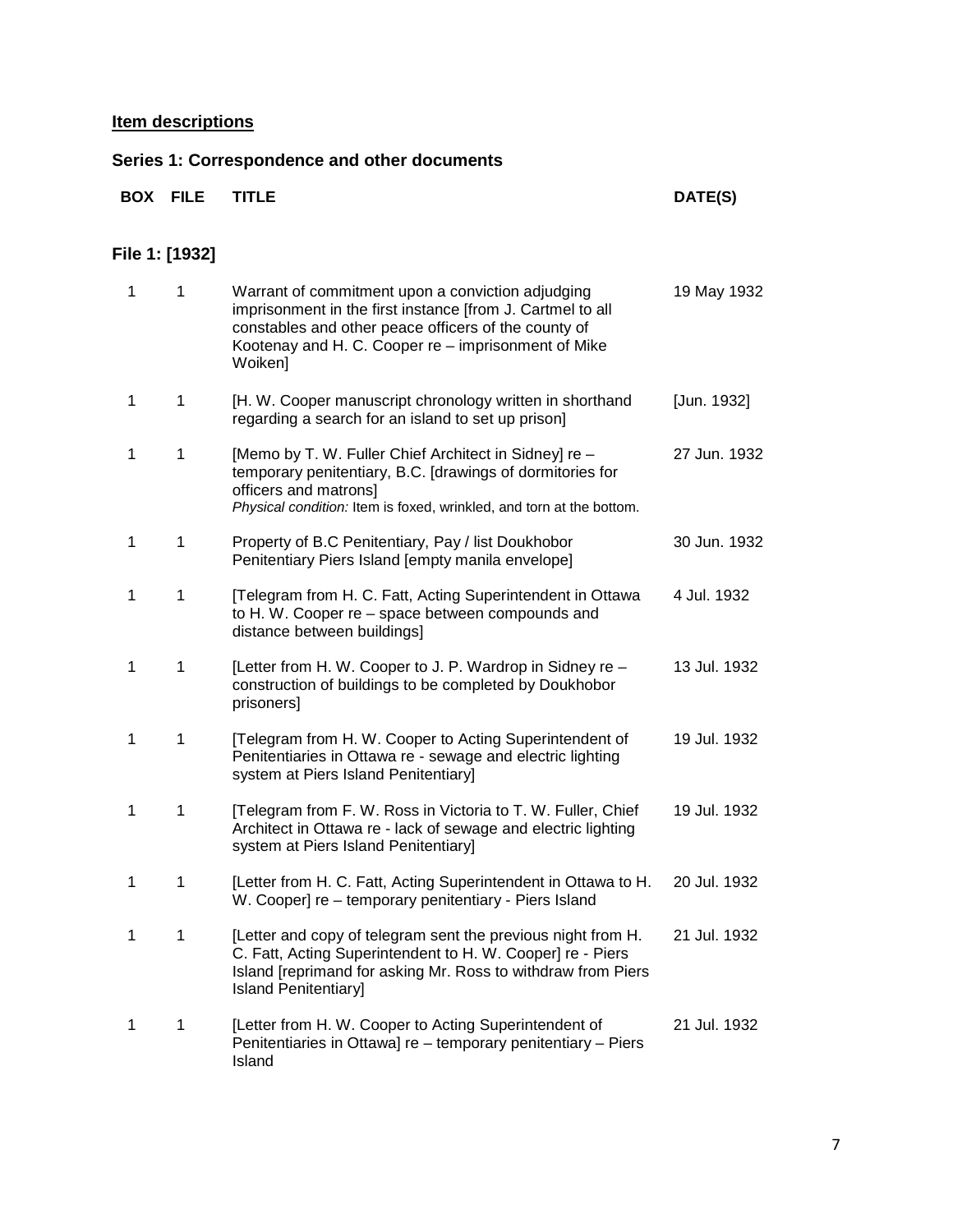| 1 | 1 | British Columbia Penitentiary (letter from H. W. Cooper to<br>Superintendent of Penitentiaries in Ottawa] re - Piers Island<br>Scope and content: Item is a letter containing Cooper's explanation<br>regarding the fact that he did not request Mr. Ross to withdraw from<br>Piers Island; also regarding the placing of steps in the women's<br>dormitories.                                                                                     | 28 Jul. 1932   |
|---|---|----------------------------------------------------------------------------------------------------------------------------------------------------------------------------------------------------------------------------------------------------------------------------------------------------------------------------------------------------------------------------------------------------------------------------------------------------|----------------|
| 1 | 1 | [Letter from H. W. Cooper to Acting Superintendent of<br>Penitentiaries in Ottawa] re - temporary penitentiary, Piers<br>Island [number of guards and identification of Doukhobor<br>prisoners]                                                                                                                                                                                                                                                    | 29 Jul. 1932   |
| 1 | 1 | [Letter from H. W. Cooper to Acting Superintendent of<br>Penitentiaries in Ottawa] re - temporary penitentiary, Piers<br>Island<br>Scope and content: Item is a letter regarding temporary clerk<br>Fleming; the wharf being in a state of preparedness to<br>accommodate large vessels; bunk accommodation for Doukhobor<br>prisoners; installation of pump for well; and prisoner reception<br>identification program.                           | 4 Aug. 1932    |
| 1 | 1 | [Letter from H. W. Cooper to Superintendent of Penitentiaries<br>in Ottawa] re - temporary penitentiary, Piers Island<br>Scope and content: Item is a letter concerning the arrival of the<br>keeper, clerk, and six guards in Piers Island on Aug. 8; the<br>appointment of Goss as active deputy warden; personnel; first<br>transfer of prisoners to Piers Island; field kitchens; fingerprinting the<br>Doukhobors; and hiring an interpreter. | 6 Aug. 1932    |
| 1 | 1 | [Letter from H. W. Cooper to Superintendent of Penitentiaries<br>in Ottawa] re - temporary penitentiary, Piers Island [transfer<br>of first group male Doukhobors; interpreter; proclamation;<br>water and sewage]                                                                                                                                                                                                                                 | 9 Aug. 1932    |
| 1 | 1 | [Copy of telegram re – Coleman Ready Lite Lanterns]                                                                                                                                                                                                                                                                                                                                                                                                | 10 Aug. [1932] |
| 1 | 1 | Piers Island division, special report [from L. Goss Active<br>Deputy Warden to H. W. Cooper re - refusal of twenty-three<br>prisoners to work]                                                                                                                                                                                                                                                                                                     | 7 Sep. 1932    |
| 1 | 1 | [Letter from H. W. Cooper to Superintendent of Penitentiaries<br>in Ottawa] re - Piers Island division, "Sons of Freedom"<br>inmates.<br>Physical condition: Item is wrinkled and foxed. It also has red marks<br>on first page and is dog-eared on third and fourth pages.                                                                                                                                                                        | 22 Sep. 1932   |
| 1 | 1 | [Letter from D. M. Ormond to H. W. Cooper] re – Piers Island<br>staff                                                                                                                                                                                                                                                                                                                                                                              | 5 Oct. 1932    |
| 1 | 1 | [Letter from H. W. Cooper to Superintendent of Penitentiaries<br>in Ottawa] re - blankets and bedsteads, Piers Island                                                                                                                                                                                                                                                                                                                              | 12 Oct. 1932   |
| 1 | 1 | [Letter from H. W. Cooper to Superintendent of Penitentiaries<br>in Ottawa] re - Piers Island, water and fire protection<br>Physical condition: Item is foxed.                                                                                                                                                                                                                                                                                     | 13 Oct. 1932   |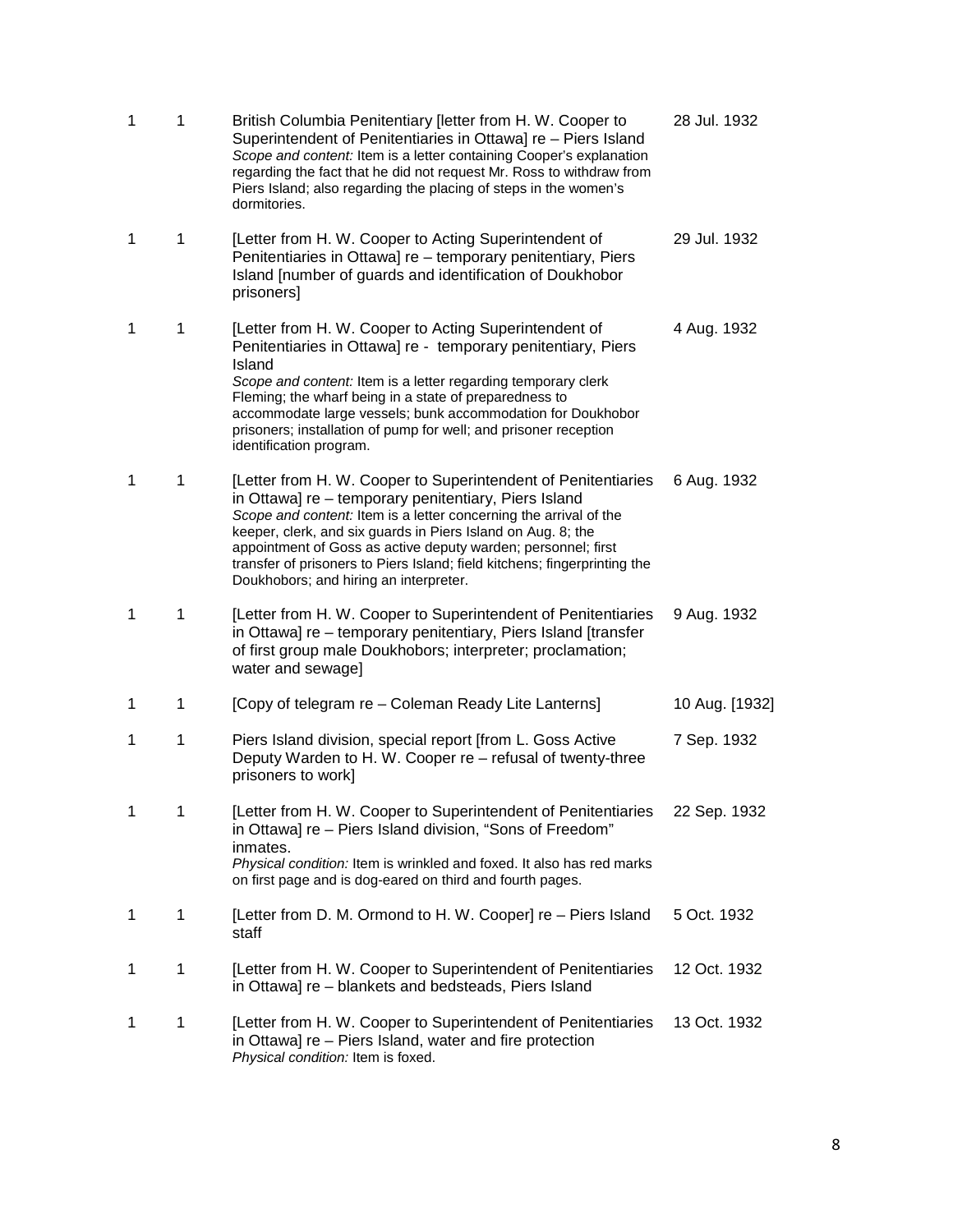|  | 17 Oct. 1932                                                 |  |
|--|--------------------------------------------------------------|--|
|  | Office [letter from W. A. Gourlay, Senior Assistant Engineer |  |
|  | to H. W. Cooper re – hose lines]                             |  |

## **File 2: [1933]**

| 1 | $\overline{2}$ | [Letter from D. M. Ormond to H. W. Cooper] re - fire<br>protection, Piers Island, sea-water tank                                                                                                                                                                                                 | 17 Feb.1933  |
|---|----------------|--------------------------------------------------------------------------------------------------------------------------------------------------------------------------------------------------------------------------------------------------------------------------------------------------|--------------|
| 1 | $\overline{2}$ | [Telegram from Canadian Fairbanks Morse Company to the<br>Purchasing Agent in Department of Justice in Ottawa re -<br>tank]                                                                                                                                                                      | 11 Mar. 1933 |
| 1 | $\overline{c}$ | British Columbia Penitentiary [letter from H. W. Cooper to<br>Superintendent of Penitentiaries in Ottawa] re - Piers Island<br>Penitentiary, eligible list 31-533, Charles Edward Straker, no.<br>12                                                                                             | 25 Mar. 1933 |
| 1 | $\overline{2}$ | [Letter from D. M. Ormond to H. W. Cooper] re – Piers Island<br>Penitentiary, conduct of convicts                                                                                                                                                                                                | 3 Apr. 1933  |
| 1 | $\overline{2}$ | [Letter from D. M. Ormond to H. W. Cooper] re - Piers Island<br>penitentiary, conduct of convicts<br>Scope and content: Item is a letter regarding the construction of a<br>wooden fence between two compounds; fire-fighting equipment;<br>conditional correspondence and visits for prisoners. | 3 Apr. 1933  |
| 1 | $\overline{2}$ | [Secret letter from H. W. Cooper to Superintendent of<br>Penitentiaries in Ottawa] re - Piers Island Penitentiary,<br>eligible list for guards                                                                                                                                                   | 5 Apr. 1933  |
| 1 | $\overline{2}$ | [Letter from H. W. Cooper to Superintendent of Penitentiaries<br>in Ottawa] re - Piers Island Penitentiary, eligible list 31,533,<br>prison guard 39 c-70.1, Charles Henry Gould                                                                                                                 | 5 Apr. 1933  |
| 1 | $\overline{2}$ | [Letter from H. W. Cooper to Superintendent of Penitentiaries<br>in Ottawa] re - Piers Island Penitentiary, conduct of convicts                                                                                                                                                                  | 11 Apr. 1933 |
| 1 | $\overline{c}$ | [Letter from H. C. Fatt, Inspector to H. W. Cooper] re - Piers<br>Island Penitentiary, eligible list 31,533, prison guard 39 c-<br>70.1 Charles Henry Gould                                                                                                                                      | 12 Apr. 1933 |
| 1 | $\overline{c}$ | Piers Island construction approximate cost of improvements                                                                                                                                                                                                                                       | 9 Jun. 1933  |
| 1 | 2              | [Letter form D. M. Ormond to H. W. Cooper] re - 793, Slorah<br>[regarding an enquiry from Seattle concerning this convict]                                                                                                                                                                       | 1 Aug. 1933  |
| 1 | $\overline{2}$ | [Letter from D. M. Ormond to H. W. Cooper] re – Piers Island<br>Penitentiary, temporary ticket-of-leave licenses for convicts<br>while ill                                                                                                                                                       | 11 Sep. 1933 |
| 1 | $\overline{2}$ | Memorandum [H. W. Cooper re - Doukhobors, two matrons<br>at Duncan Hospital]                                                                                                                                                                                                                     | 28 Sep. 1933 |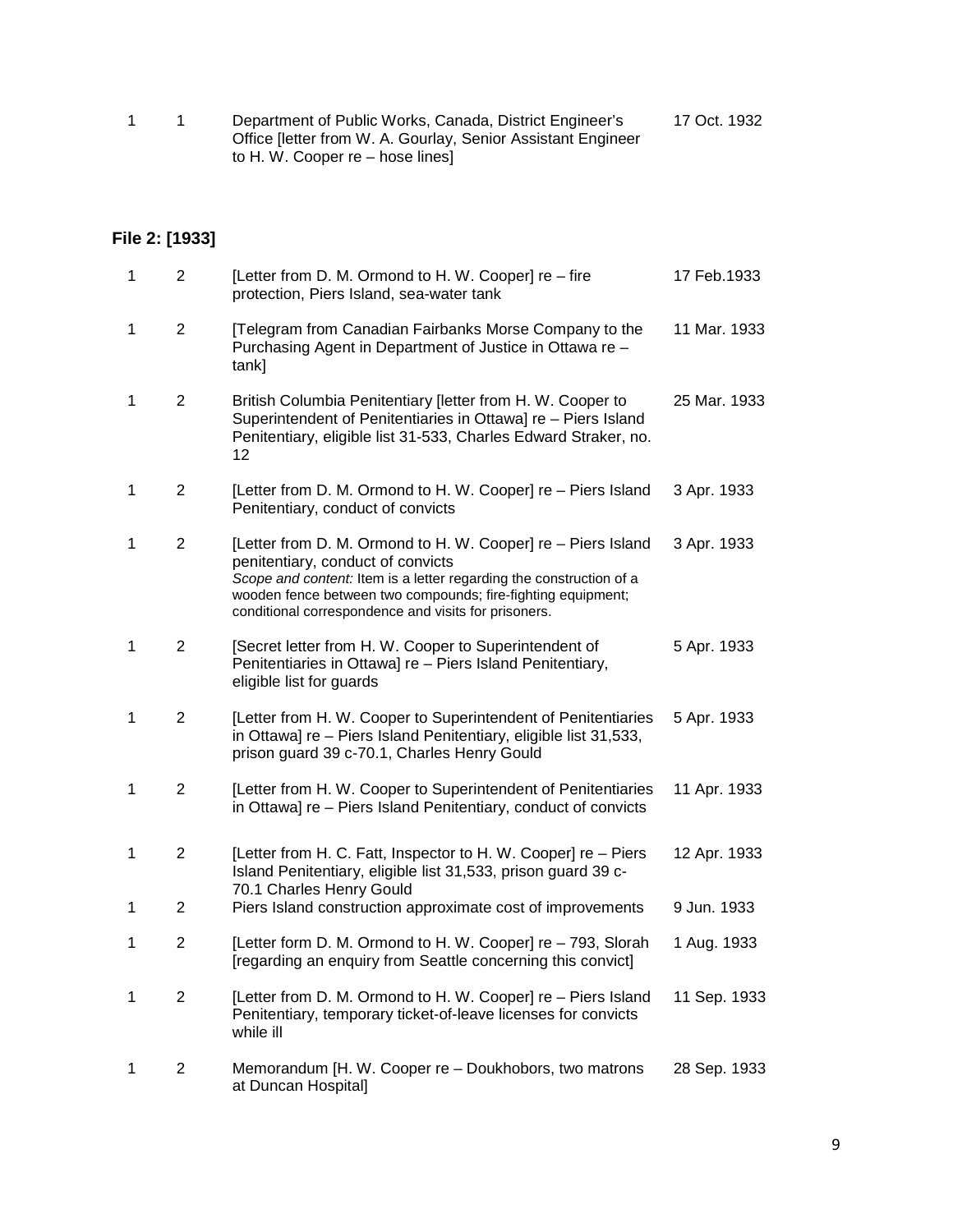| $\mathbf{1}$ | $\overline{2}$ | [Copy of letter addressed to convict Alex Sherstobetoff from<br>his sister Molly Osachoff re - convict's children]                                                                              | 17 Oct. 1933 |
|--------------|----------------|-------------------------------------------------------------------------------------------------------------------------------------------------------------------------------------------------|--------------|
| 1            | $\overline{2}$ | [Letter from W. H. Craig, Inspector to H. W. Cooper] re -<br>transfer of convicts, Piers Island to New Westminster                                                                              | 2 Nov. 1933  |
| 1            | $\overline{2}$ | Memorandum [H. W. Cooper] re - absence from Piers Island<br>Penitentiary of Acting Deputy Warden, while in charge of the<br>penitentiary                                                        | 8 Nov. 1933  |
| 1            | $\overline{2}$ | [Letter from H. W. Cooper to Superintendent of Penitentiaries<br>in Ottawa] re - Piers Island Penitentiary, absence from<br>prison, Acting Deputy Warden                                        | 8 Nov. 1933  |
| $\mathbf{1}$ | 2              | [Letter from D. M. Ormond to H. W. Cooper] re - Piers Island<br>Penitentiary, PF-470, Molly Shlahoff [requesting a full report<br>regarding her potential release]                              | 2 Dec. 1933  |
| 1            | 2              | [Letter from D. M. Ormond to Major I. A. Poirier] re -<br>Temporary Deputy Wardenship, Piers Island Penitentiary                                                                                | 4 Dec. 1933  |
| 1            | $\overline{2}$ | [Letter from D. M. Ormond to H. W. Cooper] re - Piers Island<br>Penitentiary Temporary Deputy Wardenship, Piers Island<br>Penitentiary Major I. A. Poirier                                      | 4 Dec. 1933  |
| 1            | $\overline{2}$ | [Letter from W. H. Craig, Inspector to H. W. Cooper] re- 4166,<br>Wilhelmson [convict's transfer to the Royal Columbian<br>Hospital]                                                            | 5 Dec. 1933  |
| 1            | $\overline{2}$ | [Letter from H. W. Cooper to Superintendent of Penitentiaries<br>in Ottawa] re - Piers Island Penitentiary, female convict<br>Shlahoff, Molly, #PF-470, male convict Shlahoff, Alex, #P-<br>209 | 12 Dec. 1933 |

# **File 3: [1934]**

| 3 | [Letter from H. W. Cooper to Superintendent of Penitentiaries 11 Jan. 1934<br>in Ottawa] re - Piers Island Penitentiary [release of<br>Doukhobor convicts]<br>Physical condition: Item has foxing. |              |
|---|----------------------------------------------------------------------------------------------------------------------------------------------------------------------------------------------------|--------------|
| 3 | [Letter from D. M. Ormond to H. W. Cooper] re – Piers Island<br>Penitentiary, conditional release of Doukhobor convicts                                                                            | 13 Jan. 1934 |
| 3 | [Letter from G. Sloan to Hugh Guthrie Minister of Justice] re - 2 Feb. 1934<br>Doukhobors [policy towards Sons of Freedom]                                                                         |              |
| 3 | [Letter from D. M. Ormond to H. W. Cooper] re – Piers Island<br>Penitentiary, Doukhobors                                                                                                           | 22 Feb. 1934 |
| 3 | [Letter from H.W. Cooper to Superintendent of Penitentiaries<br>in Ottawa] re - Piers Island Penitentiary, Doukhobors<br>[release suggestions]                                                     | 28 Feb. 1934 |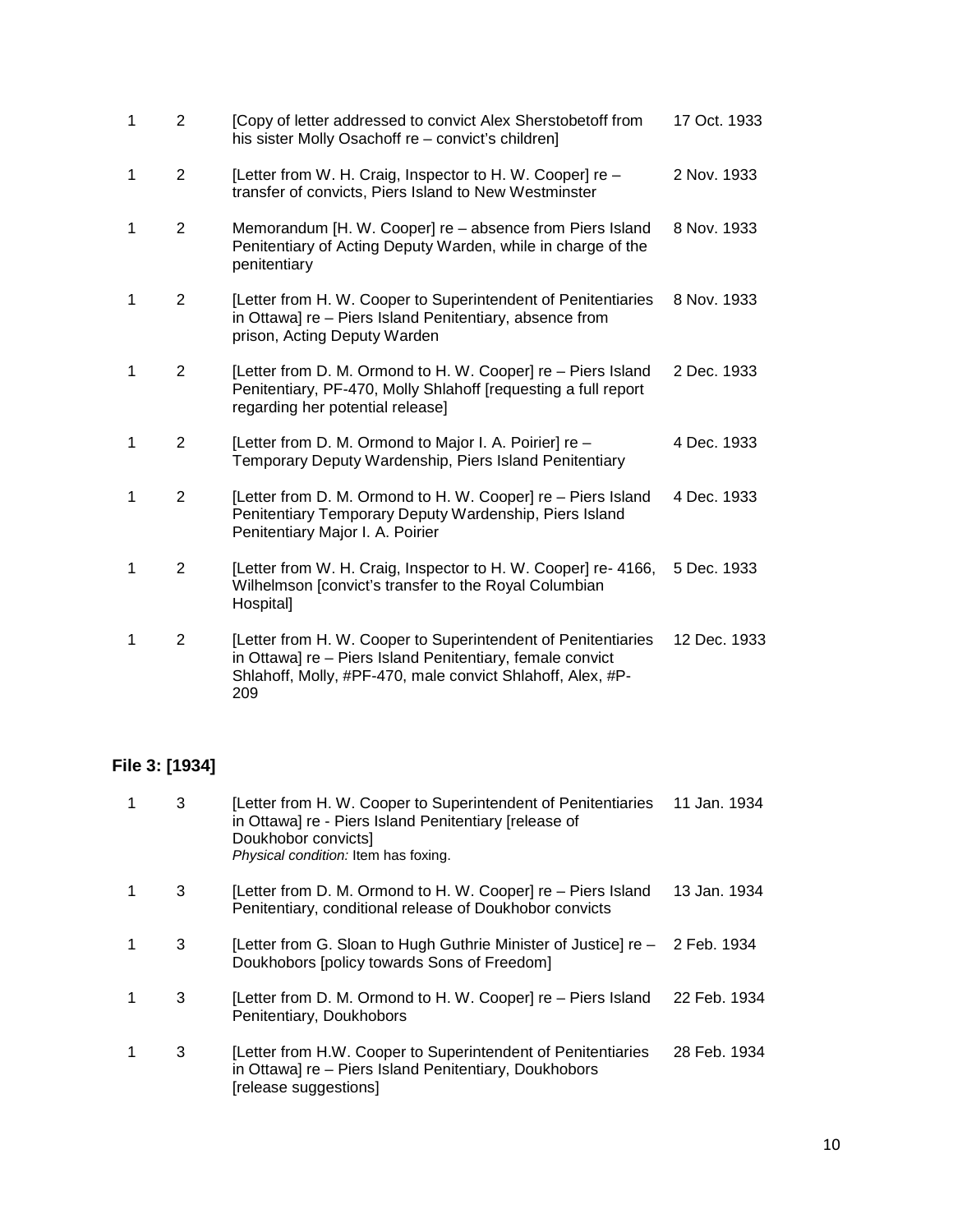|   | 3 | [Confidential letter from H.W. Cooper to Superintendent of<br>Penitentiaries in Ottawa] re - Piers Island Penitentiary,<br>release of convicts.                                                                                                            | 23 Mar. 1934           |
|---|---|------------------------------------------------------------------------------------------------------------------------------------------------------------------------------------------------------------------------------------------------------------|------------------------|
| 1 | 3 | [Confidential letter from H.W. Cooper to Colonel J. H.<br>McMullin, Commissioner of B.C. Provincial Police in Victoria<br>$re$ – release of prisoners                                                                                                      | 23 Mar. 1934           |
|   | 3 | [From H.W. Cooper to Superintendent of Penitentiaries in<br>Ottawa] re – Piers Island Penitentiary [sequence of events<br>from the arrival of Sons of Freedom at penitentiary]                                                                             | [Aug. 1932 – May 1934] |
|   | 3 | [Confidential letter from H.W. Cooper to Major General D. M.<br>Ormond, Superintendent of Penitentiaries in Ottawal re -<br>Deputy Warden Douglass, R.S. [explaining his outstanding<br>performance]<br>Physical condition: Item has foxing on first page. | 11 Jul. 1934           |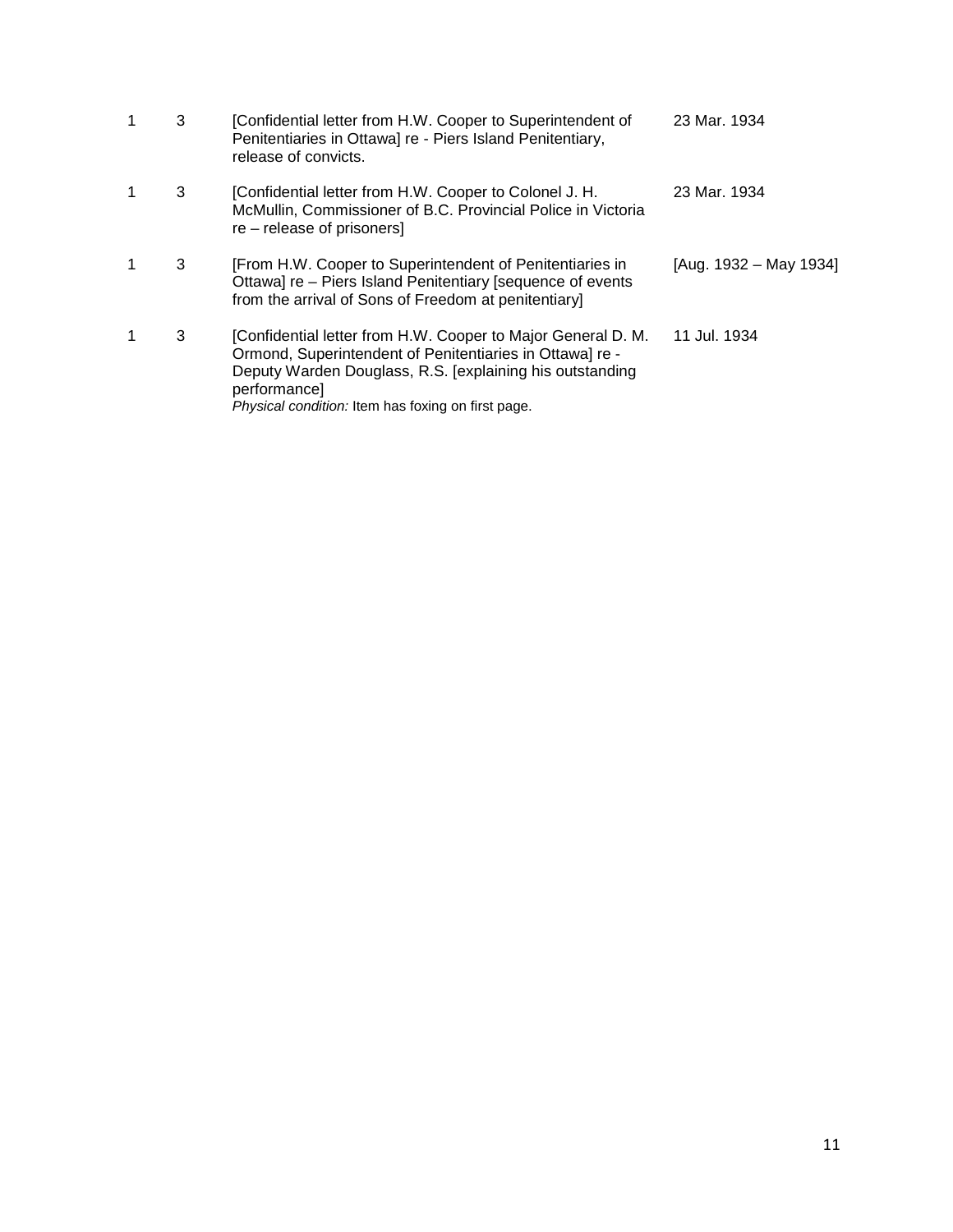## **Series 2: Photographs**

| <b>BOX</b> | <b>FILE</b> | <b>ITEM NO.</b> | TITLE                                                                                                                                                                                                                                                                                                                               | DATE(S)                 |
|------------|-------------|-----------------|-------------------------------------------------------------------------------------------------------------------------------------------------------------------------------------------------------------------------------------------------------------------------------------------------------------------------------------|-------------------------|
| 1          | 4           | MsC 147.1       | [Thirty officers and guards and seven<br>matrons in front of building at Piers Island<br>Penitentiary]<br>Extent: 1 photograph : b&w ; 12.5 x 17 cm<br>Availability of other formats: Also available as a<br>negative.                                                                                                              | [between 1932 and 1934] |
| 1          | 4           | MsC 147.1       | [Thirty officers and guards and seven<br>matrons in front of building at Piers Island<br>Penitentiary]<br>Extent: 1 photograph : b&w negative ; 12 x 17.5<br>cm<br>Availability of other formats: Also available as a<br>print.                                                                                                     | [between 1932 and 1934] |
| 1          | 4           | MsC 147.2       | [Twenty-six male staff and five matrons in<br>front of gate at Piers Island Penitentiary]<br>Extent: 1 photograph : b&w ; 11.5 x 16 cm                                                                                                                                                                                              | [between 1932 and 1934] |
| 1          | 4           | MsC 147.3       | [Twenty-six male staff and five matrons in<br>front of gate at Piers Island Penitentiary]<br>Extent: 1 photograph : b&w ; 11.5 x 16 cm<br>Scope and content: This photo is the same as<br>MsC 147.2, but in a different pose and darker<br>lighting.<br>Physical condition: Paper fiber is adhered to the<br>surface of photograph. | [between 1932 and 1934] |
| 1          | 4           | MsC 147.4       | [Canadian Pacific Railway "Princess Mary" at<br>Piers Island wharf with people on board]<br>Extent: 1 photograph: b&w 7 x 11.5 cm                                                                                                                                                                                                   | [between 1932 and 1934] |
| 1          | 4           | MsC 147.5       | ["Narsapur" patrol boat near Piers Island with<br>one male visible standing on left side of boat]<br>Extent: 1 photograph: b&w 7 x 11.5 cm                                                                                                                                                                                          | [between 1932 and 1934] |
| 1          | 4           | MsC 147.6       | [Dock at Piers Island]<br>Extent: 1 photograph: b&w 7 x 11.5 cm                                                                                                                                                                                                                                                                     | [between 1932 and 1934] |
| 1          | 4           | MsC 147.7       | [Gate to Piers Island compound showing<br>fence]<br>Extent: 1 photograph: b&w 7 x 11.5 cm                                                                                                                                                                                                                                           | [between 1932 and 1934] |
| 1          | 4           | MsC 147.8       | [Gate and fence with two men at Piers Island<br>Penitentiary]<br>Extent: 1 photograph: b&w 7 x 11.5 cm                                                                                                                                                                                                                              | [between 1932 and 1934] |
| 1          | 4           | MsC 147.9       | [Fence and yard looking towards Piers Island<br>wharf]<br>Extent: 1 photograph: b&w 7 x 11.5 cm                                                                                                                                                                                                                                     | [between 1932 and 1934] |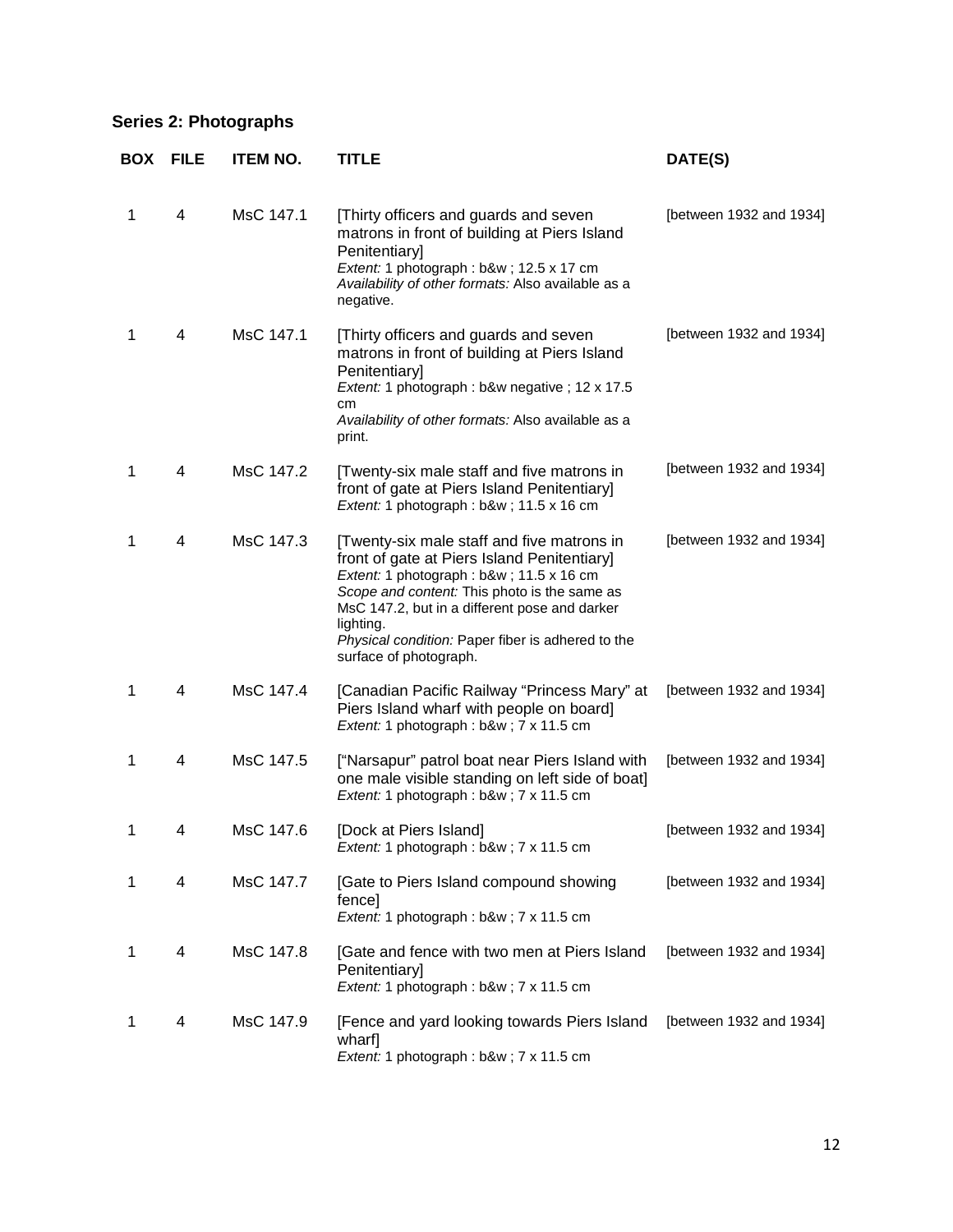| 1 | 4 | MsC 147.10 | [Buildings in Piers Island compound with tree<br>stumps in foreground]<br>Extent: 1 photograph: b&w 7 x 11.5 cm                                   | [between 1932 and 1934] |
|---|---|------------|---------------------------------------------------------------------------------------------------------------------------------------------------|-------------------------|
| 1 | 4 | MsC 147.11 | [Queue of prisoners entering a building in<br>Piers Island Penitentiary]<br>Extent: 1 photograph: b&w 7 x 11.5 cm                                 | [between 1932 and 1934] |
| 1 | 4 | MsC 147.12 | [Yard and fence at Piers Island Penitentiary<br>with one male visible on the right]<br>Extent: 1 photograph: b&w 7 x 11.5 cm                      | [between 1932 and 1934] |
| 1 | 4 | MsC 147.13 | [Building and orchard with Piers Island<br>compound fence visible on the right]<br>Extent: 1 photograph: b&w 7 x 11.5 cm                          | [between 1932 and 1934] |
| 1 | 4 | MsC 147.14 | [Fence and buildings at Piers Island<br>Penitentiary]<br>Extent: 1 photograph: b&w 7 x 11.5 cm                                                    | [between 1932 and 1934] |
| 1 | 4 | MsC 147.15 | [Trees, fence, and buildings at Piers Island<br>Penitentiary]<br>Extent: 1 photograph: b&w 7 x 11.5 cm                                            | [between 1932 and 1934] |
| 1 | 5 | MsC 147.16 | [Four buildings and fence at Piers Island<br>Penitentiary]<br>Extent: 1 photograph: b&w 7 x 11.5 cm                                               | [between 1932 and 1934] |
| 1 | 5 | MsC 147.17 | [Building, fence, and cleared perimeter at<br>Piers Island Penitentiary]<br>Extent: 1 photograph: b&w 7 x 11.5 cm                                 | [between 1932 and 1934] |
| 1 | 5 | MsC 147.18 | [Piers Island Penitentiary buildings, one male<br>facing photographer, one male in<br>background]<br>Extent: 1 photograph : b&w ; 7 x 11.5 cm     | [between 1932 and 1934] |
| 1 | 5 | MsC 147.19 | ["Narsapur" patrol boat at Piers Island]<br>Extent: 1 photograph: b&w 12.5 x 17.5 cm                                                              | [between 1932 and 1934] |
| 1 | 5 | MsC 147.20 | ["Narsapur" patrol boat near pier at Piers<br>Island]<br>Extent: 1 photograph: b&w 12.5 x 17.5 cm                                                 | [between 1932 and 1934] |
| 1 | 5 | MsC 147.21 | ["Narsapur" patrol boat close-up with guard<br>on deck at Piers Island]<br>Extent: 1 photograph: b&w 12.5 x 17.5 cm                               | [between 1932 and 1934] |
| 1 | 5 | MsC 147.22 | ["Narsapur" patrol boat off-shore in river with<br>Piers Island buildings in background]<br>Extent: 1 photograph: b&w 12.5 x 17.5 cm              | [between 1932 and 1934] |
| 1 | 5 | MsC 147.23 | [Group of eight Doukhobor prisoners<br>gathered around a "Piers Island Penitentiary"<br>life preserver]<br>Extent: 1 photograph : b&w ; 11x 17 cm | [between 1932 and 1934] |